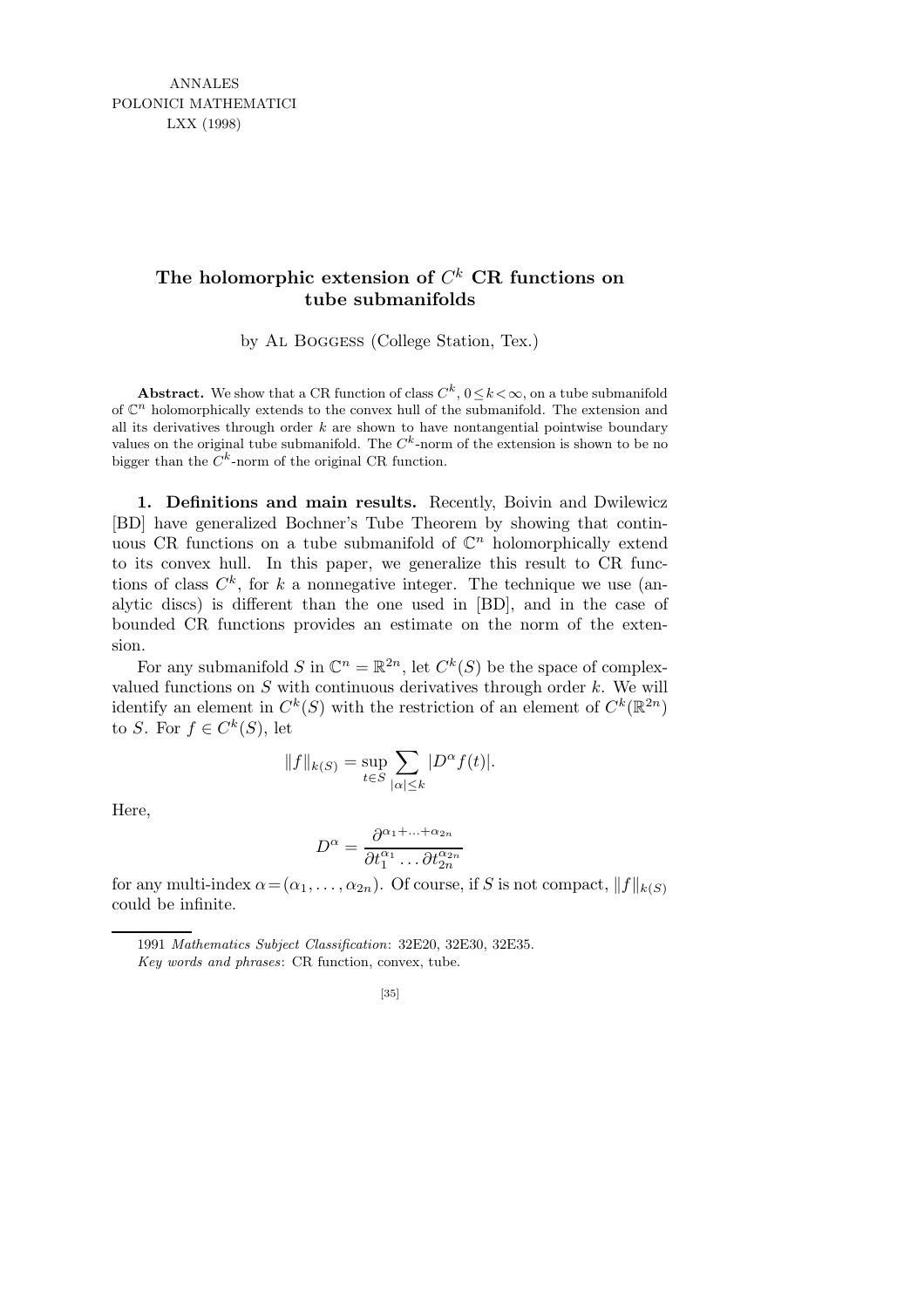We will be working in  $\mathbb{C}^n = \mathbb{R}^n + i\mathbb{R}^n$  with coordinates  $x + iy, x \in \mathbb{R}^n$ ,  $y \in \mathbb{R}^n$ . The set S of interest will be a connected tube of the form  $M =$  $N + i\mathbb{R}^n$  where N is a smooth submanifold of  $\mathbb{R}^n$  (not necessarily compact).

Our main theorem is the following.

THEOREM 1 (Extension Theorem). Suppose  $N$  is a connected submanifold of  $\mathbb{R}^n$ , and let  $M = N + i\mathbb{R}^n$  be the tube over N. Let  $\widehat{N}$  and  $\widehat{M} = \widehat{N} + i\mathbb{R}^n$ denote the interior of the convex hull of N and M, respectively. If  $\widehat{M}$  is nonempty then each CR function f on M of class  $C^k$   $(0 \leq k < \infty)$  extends to a unique holomorphic function F on M with  $||F||_{k(\widehat{M})} \leq ||f||_{k(M)}$ .

REMARK 1. To say that  $F$  extends  $f$  means that the boundary values of  $F$  on  $M$  equal  $f$  in the following nontangential sense: let  $S$  be any convex simplex contained in  $\hat{N}$  with vertex  $x_0 \in N$ ; then

$$
\lim_{S \ni x \to x_0, y \to y_0} D^{\alpha} F(x+iy) = D^{\alpha} f(x_0+iy_0) \text{ for } |\alpha| \le k.
$$

The above result for  $k = 0$  with this notion of nontangential boundary values (but without the estimate on the extension) is the main result in [BD].



REMARK 2. We are not assuming  $||f||_{k(M)} < \infty$  for the above theorem. Of course, if  $||f||_{k(M)} = \infty$ , then the estimate on the extension is trivial.

A key result that is used in the proof of the above theorem is the following global  $C<sup>k</sup>$ -version of Baouendi and Treves' Approximation Theorem for CR functions on tubes. For completeness, we include a proof.

THEOREM 2 (Approximation Theorem,  $[BT]$ ). Let N be a connected submanifold of  $\mathbb{R}^n$  and let  $M = N + i\mathbb{R}^n$  be the tube over N. Let  $0 \leq k < \infty$  be an integer. If f is a CR function of class  $C^k$  on M then there exists a sequence of entire functions  $F_j$  on  $\mathbb{C}^n$  such that for each compact set  $K \subset M$ ,

$$
\lim_{j \to \infty} ||F_j - f||_{k(K)} = 0.
$$

2. Proof of the Approximation Theorem. Fix any compact set  $K \subset M$ . Choose  $R > 0$  and  $A > 0$  so that  $K \subset \{z = x + iy : |x| \leq A, |y| \leq R\}.$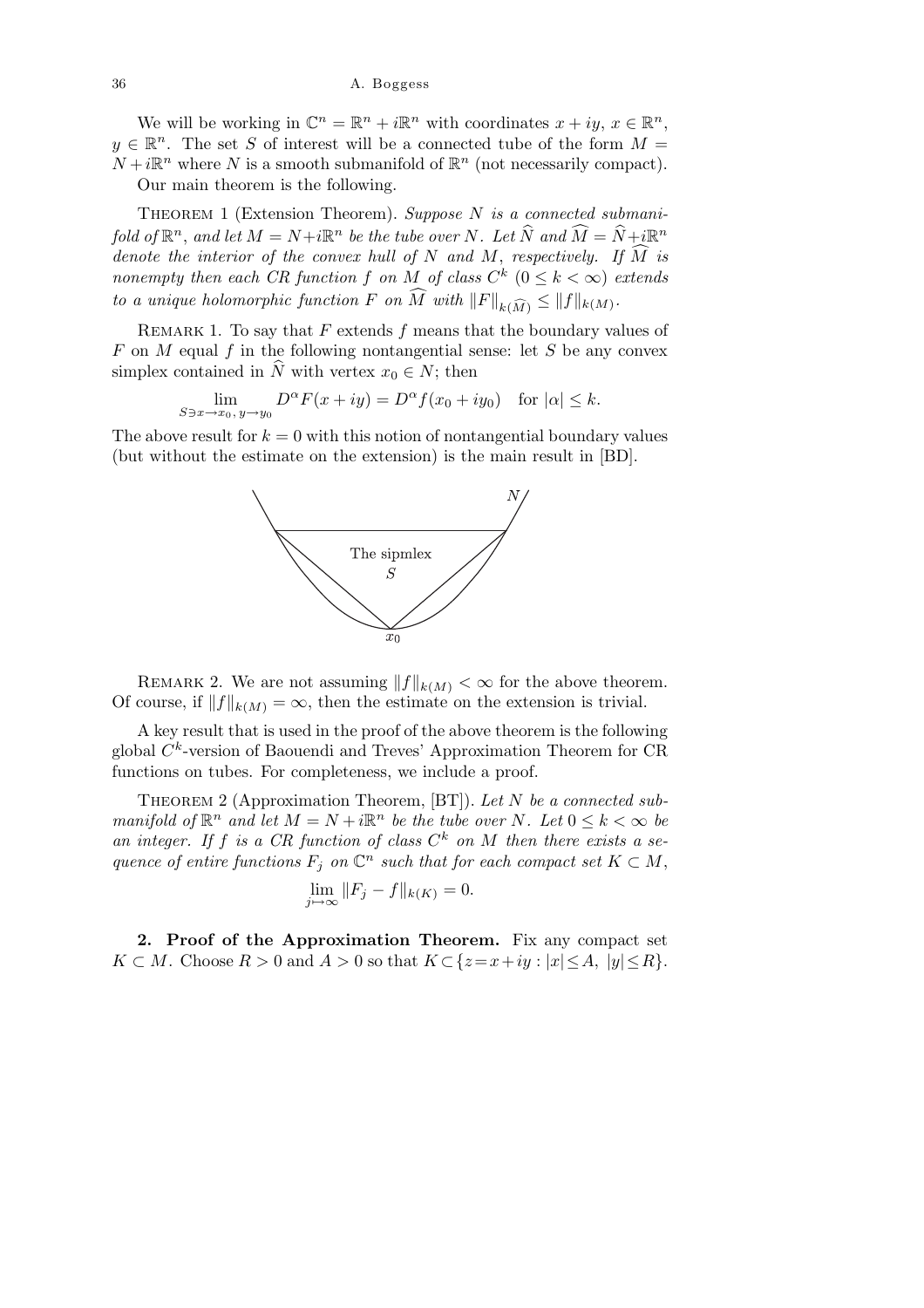Choose a smooth function g depending only on y with  $g(y) = 1$  on  $\{|y| \leq$  $R + 2A + 1$  and  $g(y) = 0$  for  $\{|y| \ge R + 2A + 2\}$ . For any  $z = x + iy$ , let

$$
T_z = \{x + it : t \in \mathbb{R}^n\}
$$

(i.e. the tube over the point x passing through z). For  $z = x + iy \in M$ , let

$$
G_{\varepsilon}(z) = \frac{1}{\varepsilon^n \pi^{n/2}} \int\limits_{\zeta \in T_z} f(\zeta) g(\zeta) e^{\varepsilon^{-2} [\zeta - z]^2} d\zeta
$$

where  $d\zeta = d\zeta_1 \wedge \ldots \wedge d\zeta_n$  and where for  $w \in \mathbb{C}^n$ ,  $[w]^2 = w_1^2 + \ldots + w_n^2$ . Another description of  $G_{\varepsilon}$  is given by

$$
G_{\varepsilon}(z) = \frac{1}{\varepsilon^n \pi^{n/2}} \int_{t \in \mathbb{R}^n} (fg)(x+it)e^{-\varepsilon^{-2}|t-y|^2} dt.
$$

Viewed this way,  $G_{\varepsilon}$  is the convolution of  $fg$  in the tube direction with an approximation to the identity (given by the spatial slices of the heat kernel). Since  $q = 1$  on K, the following lemma can easily be established using standard techniques (e.g. see p. 13 in [SW]).

LEMMA 1. Let k be a nonnegative integer and let  $f : M \to C$  be of class  $C^k$  (not necessarily CR). For the compact set K as above,

$$
\lim_{\varepsilon \to 0} \|G_{\varepsilon} - f\|_{k(K)} = 0.
$$

Since the domain of integration defining  $G_{\varepsilon}(z)$  depends on z, this function is not, in general, analytic in z. However, if f is CR on M, then  $G_{\varepsilon}$ can be modified so that its domain of integration can be made independent of z as the next lemma shows. By a translation, assume that the origin  $0$ belongs to N.

LEMMA 2. For  $z \in \mathbb{C}^n$ , let  $F_{\varepsilon}(z) = \frac{1}{\varepsilon^n \pi^{n/2}}$  $\zeta$ ∈ $T_0$  $f(\zeta)g(\zeta)e^{\varepsilon^{-2}[\zeta-z]^2}d\zeta.$ 

For each  $\varepsilon > 0$ ,  $F_{\varepsilon}$  is entire. If f is CR on M, then  $||F_{\varepsilon} - f||_{k(K)} \to 0$  as  $\varepsilon \to 0.$ 

P r o o f.  $F_{\varepsilon}(z)$  is analytic in z in view of the following observations: the domain of integration,  $T_0 = \{0 + it : t \in \mathbb{R}^n\}$ , is independent of z; the kernel  $e^{\varepsilon^{-2}[it-z]^2}$  is analytic in z and has exponential decay in t uniformly in z belonging to a compact set in  $\mathbb{C}^n$ ; and the function  $t \mapsto f(0 + it)g(t)$  is continuous and compactly supported.

For each  $x \in N$ , let  $\gamma : [0,1] \to N$  be a smooth path which connects  $0 = \gamma(0)$  to  $x = \gamma(1)$  (recall that N is connected by assumption). Let

$$
\widetilde{T}_z = \{ \gamma(u) + it : t \in \mathbb{R}^n, \ 0 \le u \le 1 \}.
$$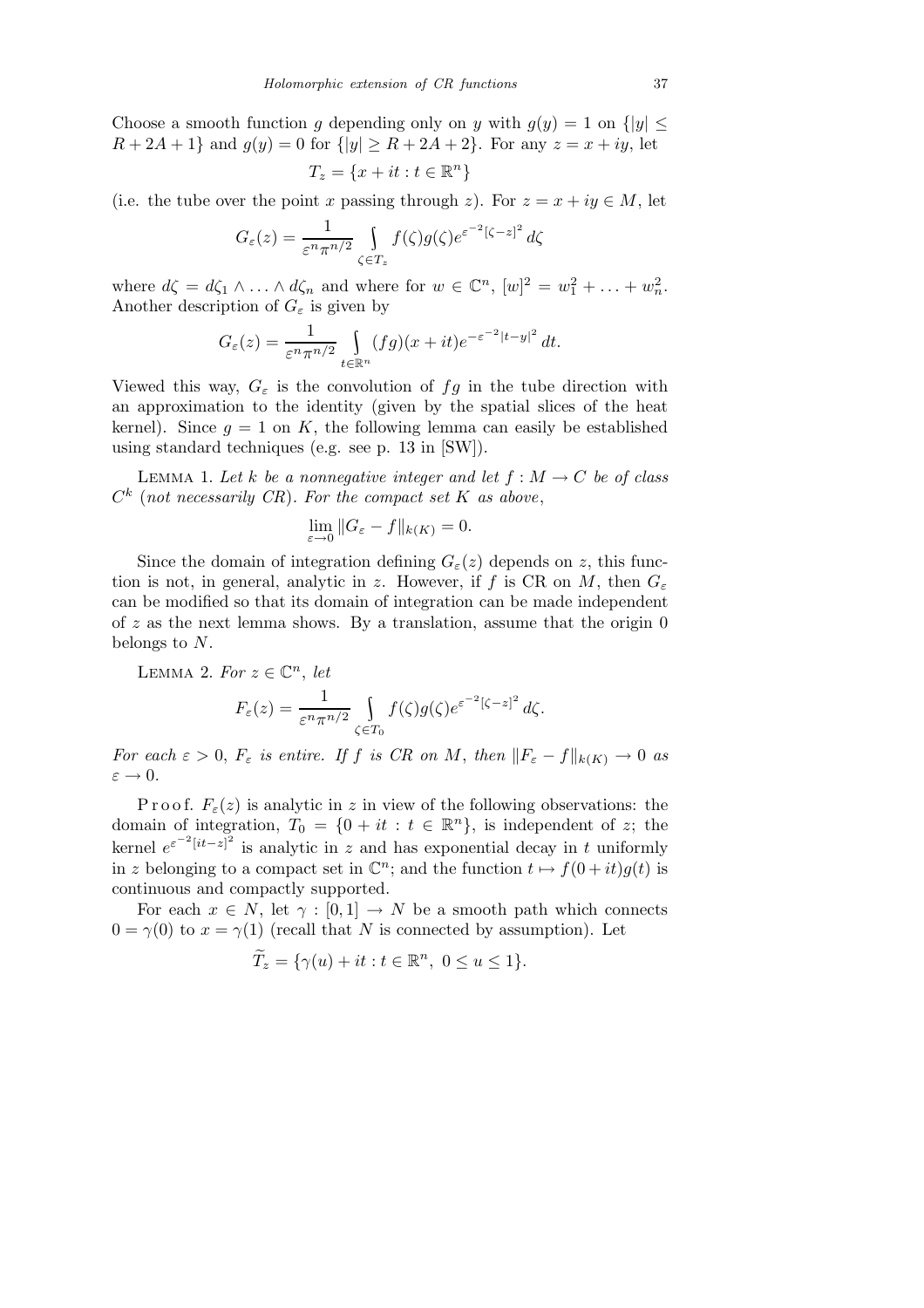38 A. Boggess

The (manifold) boundary of  $\widetilde{T}_z$  is  $T_z - T_0$ . So by Stokes' theorem

(1) 
$$
F_{\varepsilon}(z) = G_{\varepsilon}(z) - \frac{1}{\varepsilon^n \pi^{n/2}} \int_{\zeta \in \widetilde{T}_z} d_{\zeta} \{ g(\zeta) f(\zeta) e^{\varepsilon^{-2}[\zeta - z]^2} d\zeta \}.
$$

We must show the integral on the right converges to zero uniformly for  $z \in K$  as  $\varepsilon \to 0$ . In view of the presence of  $d\zeta = d\zeta_1 \wedge \ldots \wedge d\zeta_n$ , the  $d_{\zeta}$ reduces to  $\overline{\partial}_{\zeta}$  in the last integral. Since f is CR, the  $\overline{\partial}_{\zeta}$  only applies to  $g(\zeta)$ which has support in the set

$$
\{R + 2A + 1 \le |\text{Im }\zeta| \le R + 2A + 2\}.
$$

For  $\zeta = s + it$  in this set and for  $z = x + iy \in K = \{z = x + iy : |x| \leq A,$  $|y| \leq R$ , we have

$$
Re[\zeta - z]^2 = |x - s|^2 - |t - y|^2 \le 4A^2 - (2A + 1)^2 \le -1.
$$

Therefore, the exponential term in the integral is dominated above (in absolute value) by  $e^{-\varepsilon^{-2}}$  which converges to zero as  $\varepsilon \to 0$ . In a similar manner, derivatives of this term can be easily shown to converge to zero as  $\varepsilon \to 0$ . This completes the proof of the lemma.

By taking an increasing sequence of compact sets and a corresponding decreasing sequence of  $\varepsilon$ 's, we can construct the desired sequence  $F_j$  for the Approximation Theorem.

REMARK 1. If f is bounded (or more generally if f is  $L^p$  in the tube direction,  $1 \le p \le \infty$ ), then the integral in (1) converges to zero as  $R \to \infty$ . Thus under these assumptions, we may replace  $q$  by 1 and conclude that  $F_{\varepsilon}(z) = G_{\varepsilon}(z)$  for each  $\varepsilon > 0$ .

REMARK 2. Technically speaking, the proof of the above lemma assumes that  $f$  is continuously differentiable for the Stokes theorem step (which is not assumed if  $k = 0$ . However, Stokes' theorem applies to currents (in fact Stokes' theorem becomes the definition of the exterior derivative of a current) and so the above argument can be dualized and applied to our context where  $f$  is assumed to be a distribution given by a continuous function.

3. Analytic discs. To prove the Extension Theorem, we will show that the sequence of entire functions constructed in the Approximation Theorem converges on the interior of the convex hull of the given tube,  $M = N + i\mathbb{R}^n$ . This is accomplished by showing that the interior of the convex hull of M can be realized as the union of centers of analytic discs with boundaries that are contained in  $M$ . The Mean Value Principle for analytic functions then implies that the sequence of entire functions converges on the interior of the convex hull of M.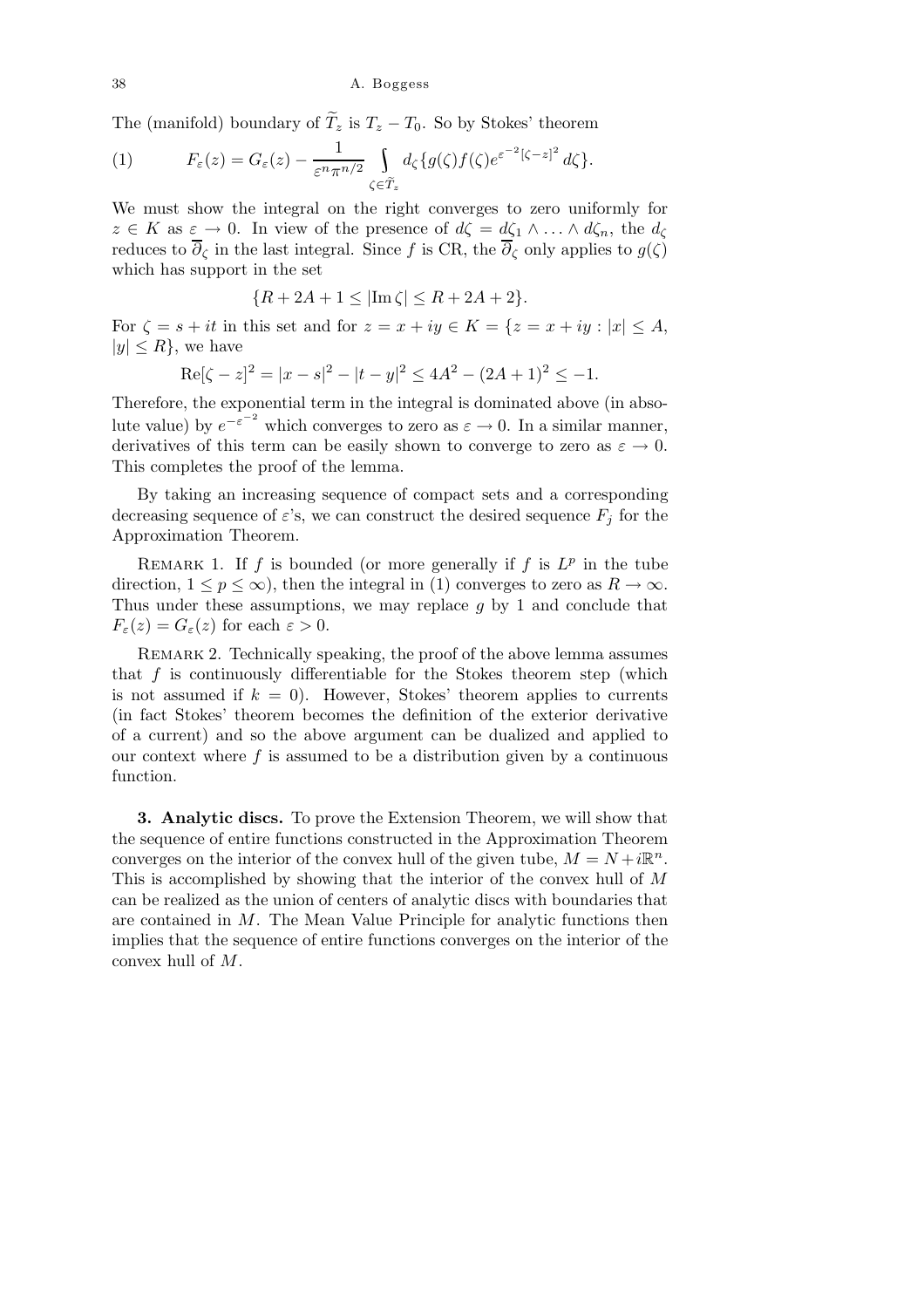To be precise, an *analytic disc* is an analytic map  $A : D = \{ \zeta \in \mathbb{C} :$  $|\zeta|<1$   $\rightarrow \mathbb{C}^n$  with boundary values  $A|_{\{|\zeta|=1\}}$  in  $L^2(\{|\zeta|=1\})$ . The bound $ary$  of the analytic disc  $A$  is its restriction to the unit circle. We will often identify the boundary of the disc with its image. The key lemma on the existence of analytic discs for tubes is the following.

LEMMA 3. Suppose  $e_0, \ldots, e_m$  are vectors in N that span a convex simplex S with nonempty interior in  $\mathbb{R}^n$   $(m \geq n)$ . Then each point  $z = x + iy$  with  $x \in S$  and  $y \in \mathbb{R}^n$  can be realized as the center of an analytic disc, A (i.e.  $z = A(\zeta = 0)$ , whose boundary is contained in  $\bigcup_{j=0}^{m} T_{e_j} \subset M$ . Moreover,

 $(1)$  If

$$
x = \sum_{j=0}^{m} \lambda_j e_j \in S \quad \text{with } \lambda_j \ge 0 \text{ and } \sum_j \lambda_j = 1
$$

then the boundary of the analytic disc  $A(\cdot) = A(\lambda, y)(\cdot)$  depends continuously on  $\lambda = (\lambda_0, \dots, \lambda_m)$  and y in the  $L^2({\vert \zeta \vert = 1})$ -norm.

(2) Given  $\delta > 0$ , there exists a constant  $C > 0$ , depending only on  $\delta$ and the vertices  $e_0, \ldots, e_m$ , such that the measure of the set  $\{\zeta : |\zeta| = 1,$  $|\text{Im }A(\lambda, y)(\zeta) - y| \geq C\}$  is less than  $\delta$ .

P r o o f. To establish this lemma, we will specify the desired analytic disc  $A = u + iv : D \to \mathbb{C}^n$  by specifying A on the boundary  $\{e^{2\pi i t} : 0 \le t < 1\}$ which we identify with the unit interval  $I = [0, 1)$ . Partition the unit interval I into a disjoint union of intervals,  $I_j$ , of length  $\lambda_j$ ,  $j = 0, \ldots, m$ , where  $I_0 = [0, \lambda_0), I_1 = [\lambda_0, \lambda_0 + \lambda_1),$  etc. Let  $\chi_{I_i}$  be the characteristic function of the interval  $I_j$  (one on  $I_j$ , zero everywhere else). Define  $u: I \to N$  by

$$
u(t) = \sum_{j=0}^{m} e_j \chi_{I_j}(t).
$$

For  $y \in \mathbb{R}^n$ , let

$$
v = v(\lambda, y) = T(u(\lambda)) + y,
$$

where  $T$  is the Hilbert transform.

Now let  $A(\lambda, y)(e^{2\pi it}) = u(\lambda)(t) + iv(\lambda, y)(t)$ . Then  $A(\lambda, y)(\zeta)$  for  $|\zeta| = 1$ extends analytically to  $\{|\zeta| < 1\}$  (by the definition of the Hilbert transform). Its boundary lies in  $\bigcup_{j=0}^m T_{e_j} \subset M$  since Re  $A = u$  takes values in  ${e_0,\ldots,e_m}.$ 

We claim  $A(\zeta = 0) = x + iy$ , where  $x = \sum_j \lambda_j e_j$ . Since  $v = T(u) + y$  and since the Hilbert transform produces the unique harmonic conjugate which vanishes at the origin, clearly  $\text{Im}(A)(\zeta = 0) = y$ . The real part, Re  $A(0)$ , is obtained by averaging its boundary values: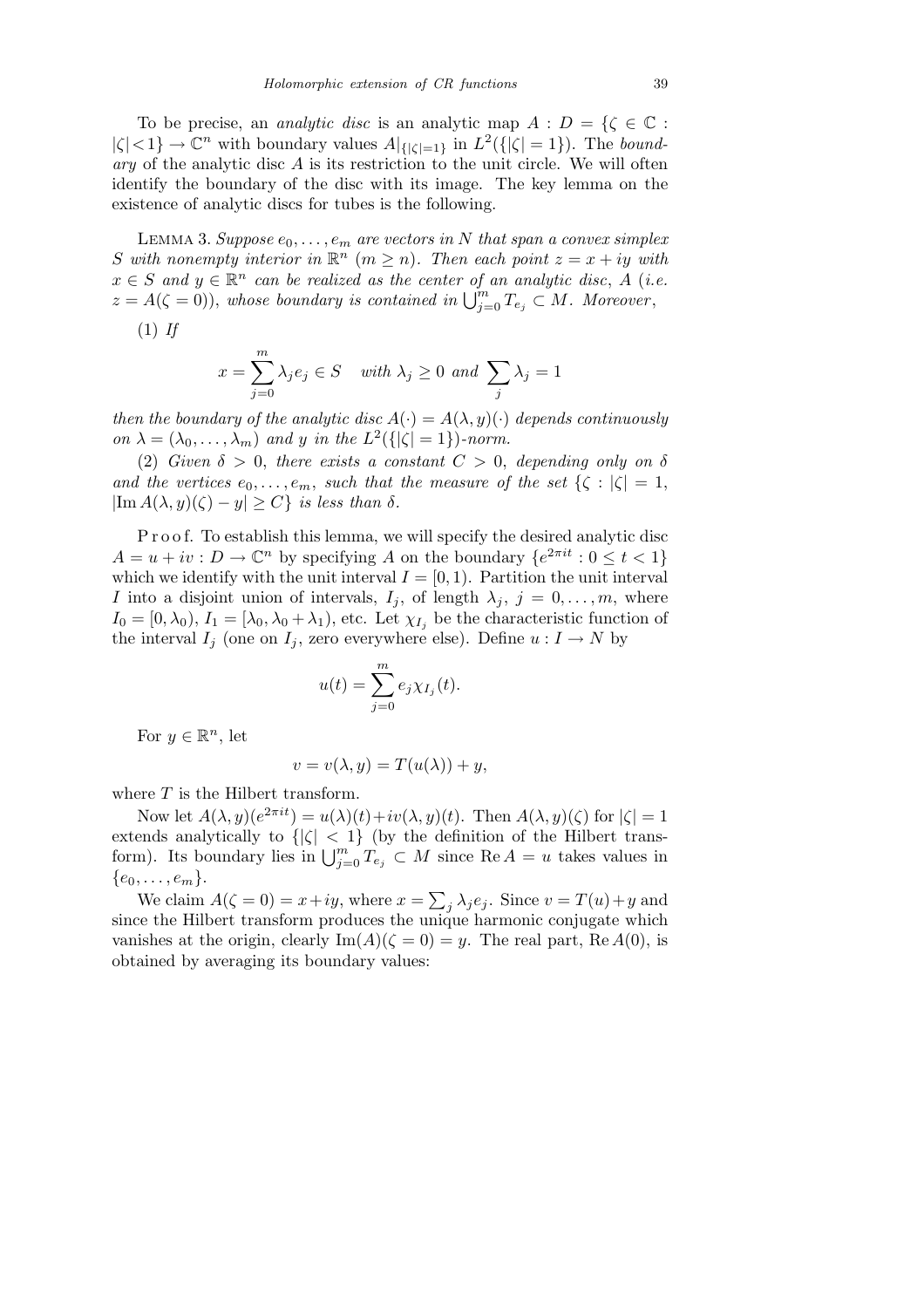40 A. Boggess

$$
\operatorname{Re}(A)(\zeta = 0) = \int_0^1 u(\lambda)(t) dt = \sum_{j=0}^{m} \int_0^1 e_j \chi_{I_j} dt = \sum_{j=0}^m \lambda_j e_j = x.
$$

The length of  $I_i$  is  $\lambda_i$  and so  $u = u(\lambda)$  depends continuously on  $\lambda =$  $(\lambda_0, \ldots, \lambda_m)$  in the  $L^2(I)$ -norm. Since  $T : L^2(I) \to L^2(I)$  is continuous,  $v(\lambda, y) = T(u(\lambda, y))$  also depends continuously on  $\lambda$  and y in the  $L^2(I)$ -norm. This establishes  $(1)$ . Note, however, that T is not continuous in the supnorm. So  $Tu$  is unbounded near the points of discontinuity of u. To establish (2), let  $t_0 = 0, t_1, t_2, \ldots, t_{m+1} = 1$  be the endpoints of the intervals  $I_0, \ldots, I_m$ (the discontinuities of  $u$ ). By examining the kernel of the Hilbert transform and using the fact that the Hilbert transform maps constant functions to zero, the following estimate can easily be established:

If 
$$
t \notin \bigcup_{j=0}^{m+1} \{|t - t_j| \le \delta\}
$$
 then  $|(Tu)(t)| \le C |\ln \delta|$ 

where  $C$  is a uniform constant. Since the measure of the set on the left is  $2(m+1)\delta$ , the second claim in Lemma 3 is established (relabeling  $\delta$  as  $2(m+1)\delta$  and C as  $C|\ln \delta|$ ).

This completes the proof of the lemma.

4. The extension.We wish to show that the sequence of entire functions  $F_i$  which converges to our given CR function f on M (from the Approximation Theorem) also converges uniformly on the compact subsets of the convex hull of M. It suffices to show that the  $F_j$  are uniformly Cauchy on the compact subsets of each tube of the form  $S + i\mathbb{R}^n$  where S is the closed convex hull of any given set of vertices  $e_0, \ldots, e_n \in N$ . From here on, we fix a set of vertices  $e_0, \ldots, e_n \in N$  and the resulting simplex S.

As is clear from the proof, the analytic discs constructed for the proof of Lemma 3 are unbounded in the tube (i.e.  $y$ ) direction. In addition, the CR function and the sequence of entire functions  $F_i$  may be unbounded in the tube direction. Thus we will need the following lemma to control the growth of f and  $F_i$  in the tube direction.

Lemma 4. There exists a nonvanishing entire function E such that

$$
|E(z)| \ge \max\{|f(z)|, |F_j(z)| : j = 0, 1, \ldots\}
$$

for all  $z \in \bigcup_{k=0}^{n} T_{e_k}$ .

We will postpone the proof of this lemma until after we complete the proof of the Extension Theorem.

The above lemma implies that the sequence  $|F_i/E|$  is bounded by 1 on the set  $\bigcup_{j=0}^n T_{e_j}$  which contains the boundaries of the family of discs constructed in Lemma 3.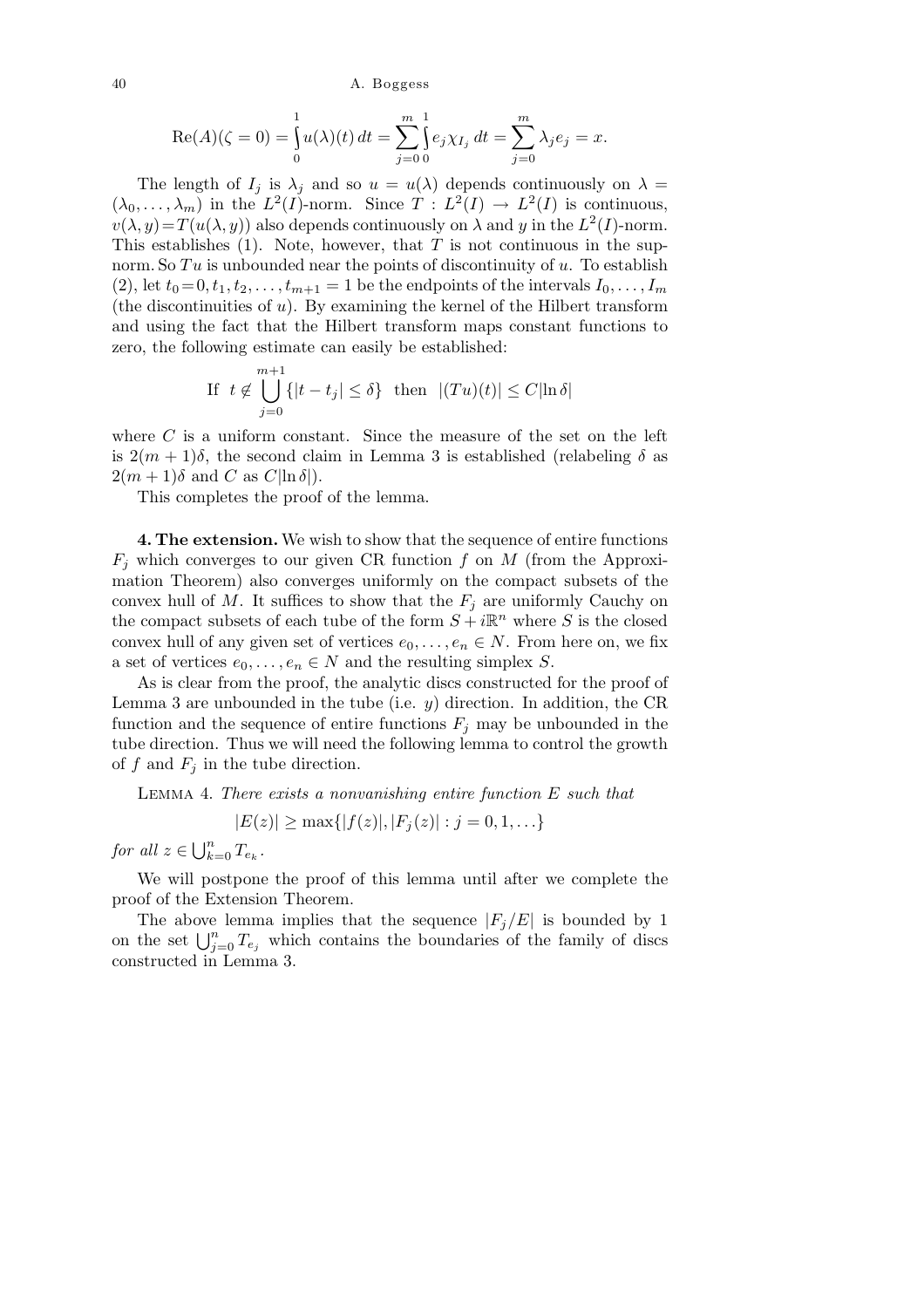We will now show that the sequence  $F_j = F_j/E$  is uniformly Cauchy on any set of the form  $K_1 = S + i{|y|} \leq C_1$ . Let  $z = x + iy$  be any point in  $K_1$  and let  $A(\lambda, y)$  be the analytic disc given in Lemma 3 with  $A(\lambda, y)(\zeta = 0) = z$ . By the Mean Value Theorem

$$
\widetilde{F}_j(z) = \int_0^1 \widetilde{F}_j(A(\lambda, y)(e^{2\pi i t})) dt.
$$

From Lemma 3(2), for any  $\delta > 0$ , there is a uniform constant  $C > 0$  and a set,  $I_{\delta}$ , of measure at most  $\delta$  such that  $|\text{Im }A(\lambda, y)(e^{2\pi i t}) - y| \leq C$  for all  $t \in [0,1)-I_{\delta}$ . Let  $K = S + i\{|y| \leq C + C_1\}$ . On the compact set K, the sequence  $F_i$  is uniformly Cauchy (from the Approximation Theorem). Therefore,  $F_j(A(\lambda, y)(e^{2\pi i t}))$  is uniformly Cauchy for t in  $[0, 1) - I_\delta$ . On  $I_\delta$ ,  $|\widetilde{F}_j(A(\lambda, y)(e^{2\pi i t}))| \leq 1$  from Lemma 4. From this, the uniform convergence of the  $F_i$  on  $K_1$  easily follows.

*Proof of Lemma 4.* The following proof only uses the fact that  $f$  is continuous and that  $F_i$  are continuous and converging uniformly on the compact subsets of M (the fact that f is CR and  $F_j$  is entire is not needed). Let  $a_k$ ,  $k = 1, 2, \ldots$ , be a strictly increasing sequence of real numbers with  $\lim_{k\to\infty} a_k = \infty$ . Let  $S^0 = \{e_0, \ldots, e_n\}$  be the set of vertices for the simplex S and let

$$
M_k = \sup_{z \in S^0 + i\{|y| \le a_k\}} \{|f(z)|, |F_j(z)| : j = 0, 1, \ldots\}.
$$

Since the sequence  $F_j$  is converging uniformly on the compact set  $S_0$  +  $i\{|y| \le a_k\}$ , each  $M_k$  is finite. The sequence  $M_k$  is increasing. It suffices to find an entire function, E, with  $|E(x+iy)| \ge M_{k+1}$  on  $a_k \le |y| \le a_{k+1}$ .

We first find a nonvanishing entire function of one complex variable,  $E(z)$ , with  $|E(0+iy)| \geq M_{k+1}$  for  $a_k \leq |y| \leq a_{k+1}$ . To this end, let  $b_k$  be the average of  $a_k$  and  $a_{k-1}$ . Let  $N_k$  be a sequence of integer multiples of 4 so that

$$
\left(\frac{|z|}{b_k}\right)^{N_k} \le \frac{1}{2^k} \quad \text{for } |z| \le a_{k-1}
$$

and

$$
e^{(iy/b_k)^{N_k}} \ge M_{k+1} \quad \text{for } |y| \ge a_k.
$$

Let

$$
E(z) = \prod_{j=1}^{\infty} e^{(z/b_j)^{N_j}}.
$$

The first inequality above guarantees that the infinite product defining E converges uniformly on compact subsets of  $C$  to a nonvanishing entire function. Since the  $N_k$  are integer multiples of 4, each factor in  $E(z)$  is real and